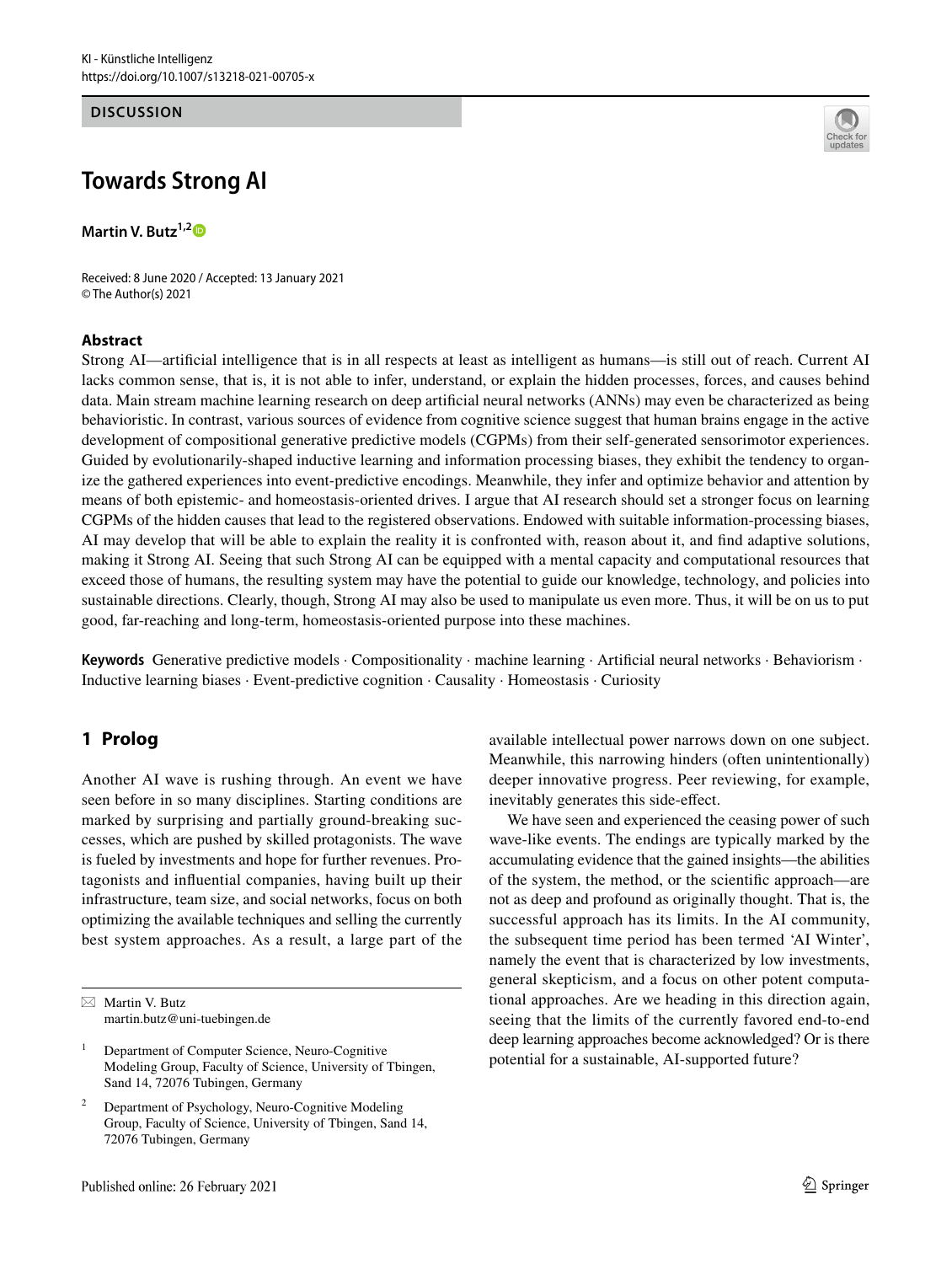# **2 Past Refections**

With this discussion article I do not want to downscale the great recent achievements of deep learning. Nonetheless, it needs to be acknowledged that the exponential growth in computational capacity—combined with partially even faster exponential growth in data storage volume and network traffic—has enabled much of the recent success. Essentially, exponential growth has enabled us to generate more productive research on deep learning and related ANNs [[93](#page-9-0)] because much more experimentation and evaluation is now possible with signifcantly larger networks.

The initial ground-breaker and impulse of the current ML wave was generated by Alex Krizhevsky together with Ilya Sutskever and senior AI and particularly ANN genius Geofrey Hinton. The network, which is now simply referred to as AlexNet, busted the ImageNet competition in 2012, yielding a top-5 test error rate of 15.3%, compared to 26.3% achieved by the second-best entry. This secondbest entry was still a 'traditional' approach, which used a weighted sum of scores from various types of pre-defned, feature-based classifers. Over the next few years, the error dropped further, now reaching human-competitive or even superior top-5 test errors around 2% [\[86\]](#page-9-1).

Several big bangs followed. Partially human-competitive performance was achieved in Atari games [[73](#page-9-2)] with deep networks that develop game-critical feature encodings and consequent state-action mappings solely from reward feedback (i.e. the game score). Deep machine translation networks started to be applied by Google and others, partially outperforming traditional approaches and generating reasonable translations—even between language pairs that they had not been trained on at all [[1,](#page-7-0) [116\]](#page-10-0). Finally, AlphaZero [\[101\]](#page-10-1) has learned to play Go from scratch simply by playing against itself. It is provided with the model of the game and learns to identify game-critical, substructural patterns, which it uses to evaluate likely future game states. AlphaZero may now be considered nearly unbeatable by a human player. Even StarCraft—a real-time multi agent strategy game that hosts championships, whose games are partially broadcasted live on national TV in, for example, South Korea—was mastered by AlphaStar [[113](#page-10-2)].

These results are without doubt highly impressive and should be considered great achievements in designing and training deep neural network architectures end-toend. Success is generated by suitably designed network architectures, but without any pretraining or modular system recombination, and without explicit feature design or elaborate data preprocessing. During end-to-end training, a predefned loss signal is propagated inversely through the feed-forward processing network architecture. Direct

supervised loss or reward diference signals propagate gradients back onto action outputs and further back towards the provided data input, modifying the network's weight parameters along the way. In the tasks in which planning is inevitably required, the ML algorithms are endowed with a model of the game and the ability to both anticipate future game states and to explore those states in a probabilistic, goal-oriented manner by means of rapidly exploring random tree search [[36](#page-8-0)].

## **3 Behaviorstic Machine Learning (BML)**

It is possible to draw an analogy between current AI developments and historical (but partially still ongoing) developments in psychology: the 'hype' of behaviorism. The behavioristic movement mainly succeeded because pure stimulus-response behavior was scrutinized and psychology was established as its own scientifc discipline [[43\]](#page-8-1). As a result, behaviorism [\[114\]](#page-10-3) was born and it dominated psychological research in the 20th century [[102\]](#page-10-4).

This development may be considered somewhat surprising, seeing that many great psychologists of the time, even including William James [[53\]](#page-8-2), had assessed that inner states in our minds must be responsible for our goal-directed actions. Other cognitivists and linguists generated empirical evidence and argued accordingly. For example, empirical observations of adaptive behavior in rats indicated the latent learning of cognitive maps [\[110\]](#page-10-5). Later, language learning was suggested to proceed much faster than explainable with behavioristic theories [[21\]](#page-8-3). Nonetheless, probably due to the fact that measurable results were generated easier with behavioristic paradigms—such as the infamous Skinner Box—than with cognitivist theories, behaviorism maintained its dominance over most of the twienth century.

Now entering the third decade of the twenty-frst century, it seems that deep learning research is partially falling into the same trap by focusing their efforts on a paradigm, which may be called *behavioristic machine learning* (BML). When comparing these algorithms to approaches and theories in computational cognitive science and cognitive psychology (cf., e.g. [\[13](#page-7-1), [14,](#page-7-2) [18](#page-8-4), [32](#page-8-5), [49,](#page-8-6) [54](#page-8-7), [55](#page-8-8)]), it soon becomes apparent that current deep learning adheres to reactive, behavioristic approaches (cf., e.g. [\[6](#page-7-3), [18](#page-8-4), [62,](#page-9-3) [68\]](#page-9-4)). Inputs are mapped onto target outputs, such as classifcations, words of a translated sentence, or actions and reward values, optimizing the involved model parameters (i.e. weights in an ANN) to maximize target prediction accuracy. As a result, the systems act in an either fully reactive or purely reward-oriented manner, that is, they are behavioristic.

BML detects and exploits data regularities. It identifes the main tendencies and practices in the status quo, which is contained in the available data. Even when designed to solve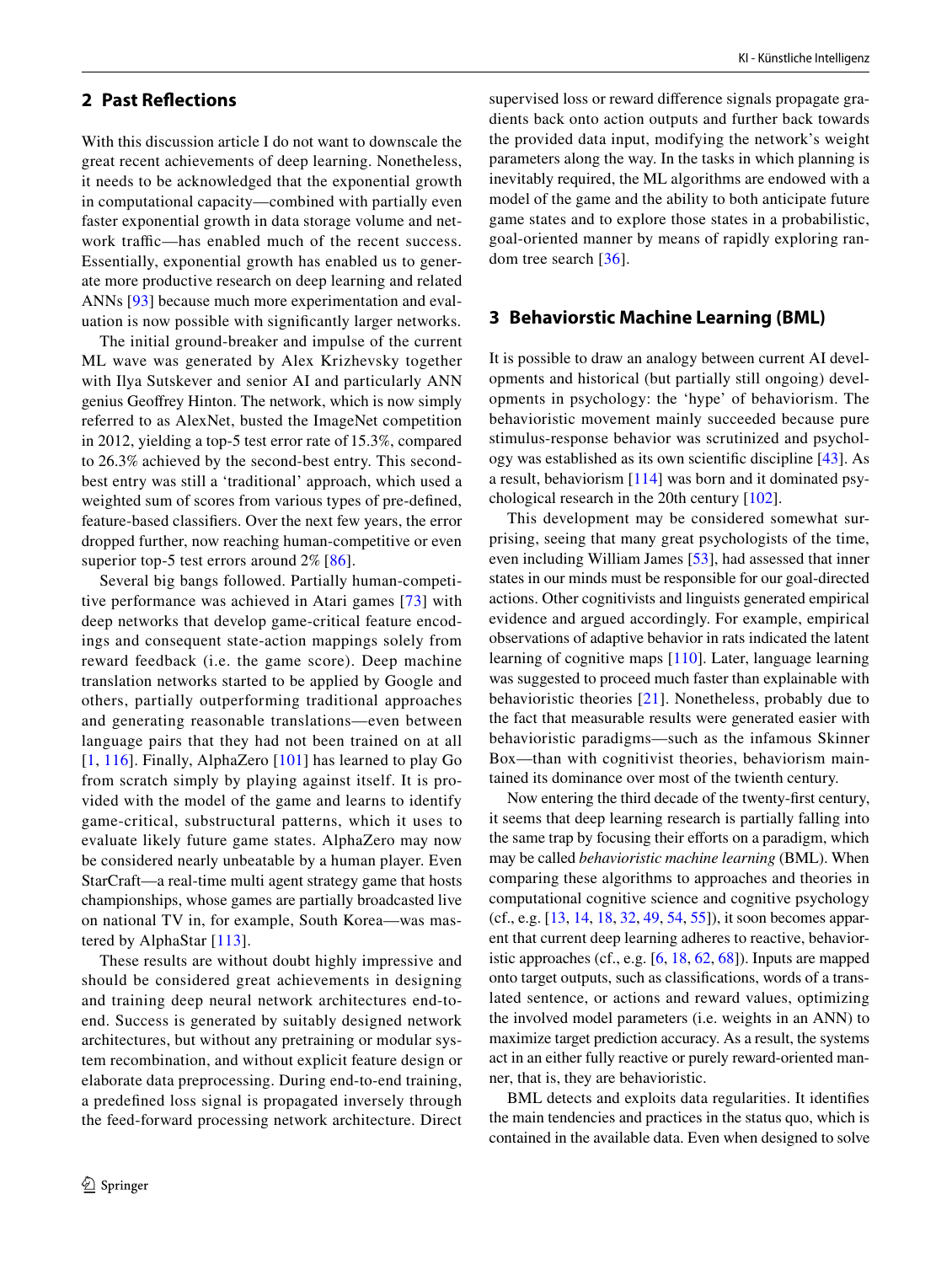well-defned games, such as Go, where the ML system does look ahead, it only plans within the known data space (i.e. the game states and rules) and focuses on one static reward function [[60](#page-9-5)]. Thus, even in situations when forward planning is applied, the ML algorithm only optimizes the best possible strategy within the status quo. As recommender systems, BML fosters trends and pushes towards main stream (including extremist) opinions. It focuses on identifying main data regularities, which may refect social media trends, legislative decision making tendencies, or even correspondences in linguistic expressions. Thus, BML is data refective rather than prospective.

The refectively identifed data regularities are very powerful, nonetheless. As detailed above, BML has shown to tremendously improve, for example, image classifcation accuracy, behavioral decision making in well-defned domains, and language translation systems, generating signifcant profit. Additionally, BML is effectively stimulating the market, particularly also via personalized advertisements, yielding even higher proft. The Zeitgeist seems to suggest: let us mine and exploit the data as best as we can, reap the profts, and see where this leads us. It is my strong hope that we can do better than that.

## **4 Strong AI**

Related criticism about current deep learning has been raised numerous times before (cf., e.g. [\[6](#page-7-3), [23,](#page-8-9) [60](#page-9-5), [68\]](#page-9-4)), albeit not directly in relation to behaviorism. Gary Marcus [\[68\]](#page-9-4) characterized deep learning as overly data hungry with hardly any potential for transfer learning or the formation of compositional hierarchical structures. It seems unable to complete or infer hidden information, which are elsewhere referred to as 'dark' causes, that is, the causes that are not directly detectable by static visual image analysis [[119\]](#page-10-6). Moreover, Marcus emphasizes that deep learning is not sufficiently transparent; it is unable to explain its decisions—in fact, it does not tend to develop explanatory decisions and is inherently not designed to discern causation from mere correlation. Furthermore, despite the best efforts over the last years, deep learning is still easily fooled [[74](#page-9-6)], that is, it remains very hard to make any guarantees about how the system will behave given data that departs from the training set statistics. Finally, because deep learning does not learn causality—or generative models of hidden causes—it remains reactive, bound by the data it was given to explore [\[68](#page-9-4)].

In contrast, brains act proactively and are partially driven by endogenous curiosity, that is, an internal, epistemic, consistency- and knowledge-gain-oriented drive [\[7,](#page-7-4) [78,](#page-9-7) [91](#page-9-8)]. They develop and actively optimize predictive models, which attempt to infer the hidden causes that generate the accumulating sensorimotor experiences [[33,](#page-8-10) [49,](#page-8-6) [82\]](#page-9-9). On an intuitive level, it appears that our brains attempt to predictively encode and conceptualize what is going on around us. We learn from our actively gathered sensorimotor experiences and form conceptual, loosely hierarchically structured, compositional generative predictive models, which I will refer to as *CGPMs* in the remainder of this work. Further details on CGPMs can be found in Sect. [4.2,](#page-4-0) where I scrutinize their fundamental functional and computational properties in the light of the available literature. Importantly, CGPMs allow us to refect on, reason about, anticipate, or simply imagine scenes, situations, and developments within in a highly fexible, compositional, that is, semanti-cally meaningful manner.<sup>[1](#page-2-0)</sup> As a result, CGPMs enable us to actively infer highly fexible and adaptive goal-directed behavior under varying circumstances.

Seeing that we are not behavioristic automata, but humans, who reason with the help of CGPMs, I would like to suggest that AI-oriented research resources should be distributed more heterogeneously, instead of focusing them on BMLs. Ideally, AI-oriented research programs should encourage the development of techniques that promise to foster AI that learns to understand structures and interactions in our world in a conceptual, compositional manner. Such AI could issue, suggest, or recommend fexible and adaptive goal-directed actions, which, ideally, should be targeted towards a sustainable future. Due to the involved CGPMs, this AI should even be able to explain its reasoning behind its proposed recommendations. For the sake of brevity, I will refer to this kind of AI as *Strong AI* in the remainder of this article.

Strong AI has been used as a term in various disciplines and with various foci. In philosophy, John Searl has contrasted Strong AI from Weak AI, where the latter is closely related to BML [\[98](#page-10-7)]. The Chinese Room argument attempts to illustrate the main point: even if a machine will pass something like the Turing Test  $[111]$  $[111]$ , it may be far from actually exhibiting a human like mind including human consciousness [[99](#page-10-9)]. Particularly the qualitative experience of such a machine's 'life' will remain that of a symbol-manipulating machine. Albeit I am not addressing consciousness or qualia in this article, I put forward that the cognitive abilities of a Strong AI need to go beyond symbol manipulations.

More recently, Strong AI has been partially used as a synonym for *high-level machine intelligence*, *human-level AI*, or *general AI* [[8](#page-7-5), [42](#page-8-11)]. Partially this goes as far as the creation of a machine that is able to perform all imaginable

<span id="page-2-0"></span><sup>1</sup> Please note that I use the term *compositional* in a sensorimotorgrounded sense much along the lines of perceptual symbol systems [[5](#page-7-6)]. As a consequence, the compositional principles that I am referring to go beyond syntactic, rule-based, or formal set-based operative compositionality [\[108](#page-10-10)] because they inherently integrate conceptual world knowledge.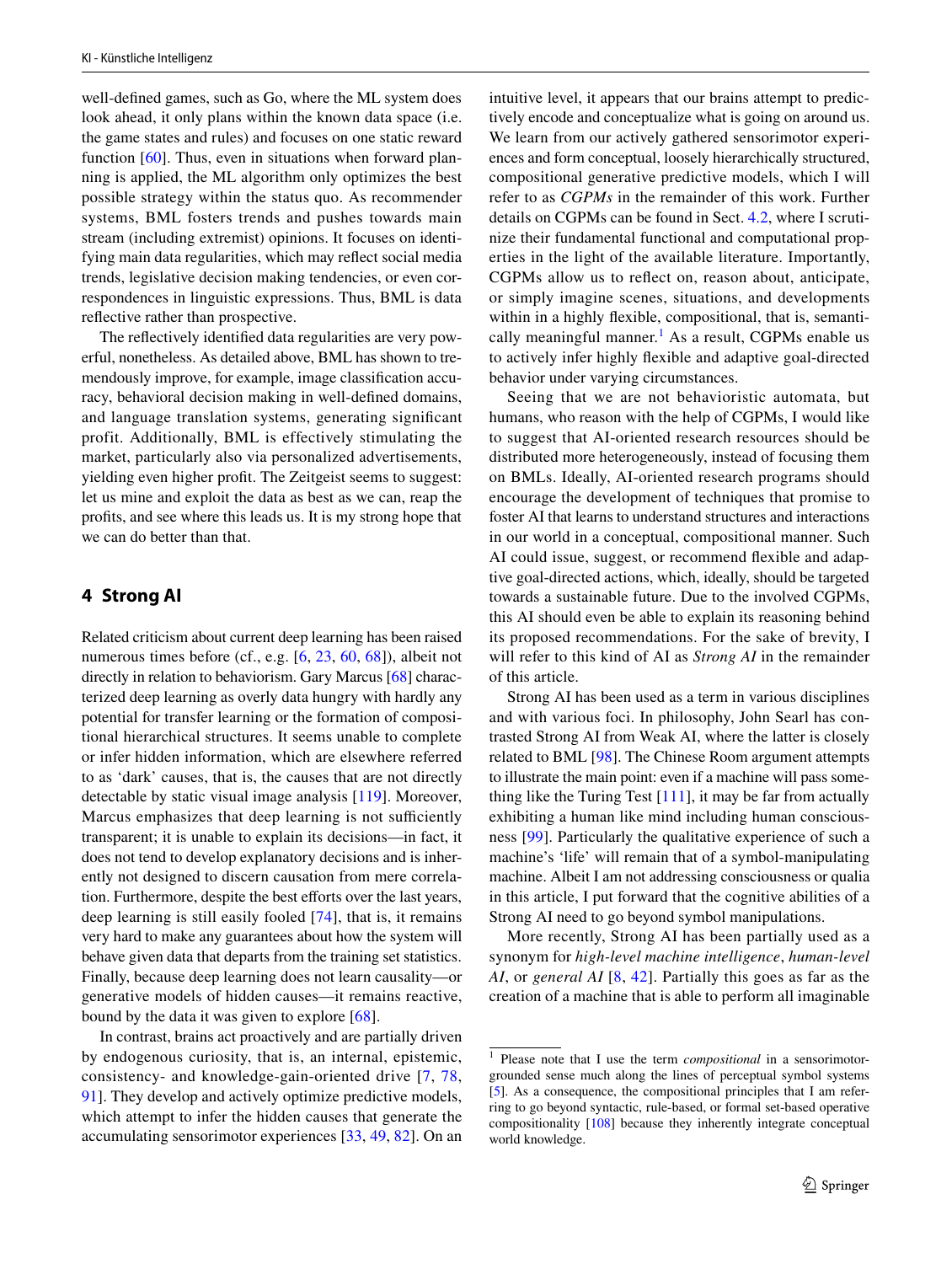human jobs, including all physical and all mental ones. Seeing that I am less concerned with robotics, or particular benchmark tests, here, the closest relation to Strong AI, as I use the term, may be drawn to *Cognitive AI* [[119\]](#page-10-6)—AI that can develop common sense reasoning abilities [[23,](#page-8-9) [62](#page-9-3), [64](#page-9-10), [70,](#page-9-11) [72](#page-9-12)].

I propose that, in order to develop such Strong AI, we need systems that are able to learn CGPMs of their encountered environment. With the help of CGPMs and suitable inference processes, Strong AI will be able to reason about its environment. It will exhibit common sense, because it will be able to identify, reason about, and explicate causal relations. Moreover, it will be able to act upon—or propose actions within—its encountered environment in a goal- and value-oriented manner, pursuing both knowledge gain and homeostasis. Clearly, numerous questions on how to create such Strong AI remain wide open:

- Learning conceptual structures: How may the conceptualizations in CGPMs be learned?
- Discerning causality: How can the critical hidden causal aspects of the processes and forces behind our observations be learned?
- World-knowledge-grounded compositionality: How can learned conceptualizations be combined in seemingly infnite compositionally meaningful manners?
- Compositional reasoning and decision making: How can compositional knowledge structures be used to plan ahead in a highly adaptive and fexible goal- or valueoriented manner?

Before I address these questions in the next section, one possible concern should be addressed: we humans tend to make mistakes, we sometimes develop false beliefs and superstitions, and we often do not succeed in taking all relevant factors into account when making decisions (or when optimizing behavior, more generally speaking). Some of these failures can be explained by our tendency to develop heuristics and habits, many of which have actually been shown to be relatively effective [\[39](#page-8-12), [40\]](#page-8-13). Other types of failures cannot be directly related to heuristics-based reasoning. Rather, these defcits can be explained by resource limitations in our brains, as suggested by the success of resource-rational cognitive modeling approaches [\[65](#page-9-13)]. This also implies that more resources may enable deeper rationality, diminishing the present human defcits. Thus, the types of CGPMs that we humans are able to learn, as well as the reasoning mechanisms that we use to exploit CGPMs to make good decisions, appear to be very much worth pursuing when aiming at developing Strong AI; particularly when this Strong AI is equipped with a sufficiently large amount of computational resources.

#### **5 Inductive Learning and Processing Biases**

The development of truly intelligent, Strong AI seems to be only possible if we employ the right inductive processing and learning biases to enable the learning of CGPMs [[6](#page-7-3), [14,](#page-7-2) [15](#page-7-7), [62\]](#page-9-3). When considering brain development and cognition, it has become obvious that evolution has equipped us with numerous such inductive biases to maximize our chances of survival on an evolutionary scale [[24](#page-8-14)]. Simply put, it appears that evolution has discovered that CGPMs enable the pursuance of more social, adaptive, versatile, and anticipatory goal-directed behavior  $[16]$  $[16]$  $[16]$ . From a more cognitive perspective it may be said that CGPMs enable us to reason and ask questions in an interventional, prospective as well as in a counterfactual, memorizing, and consolidating, retrospective manner [[79](#page-9-14), [80](#page-9-15)]. Furthermore, effective compositionality allows us to do so in an analogical, innovative manner, enabling zero-shot learning, that is, to act efectively under circumstances that are only loosely related to previous situations.

In line with these cognitive science-based suggestions, the current deep learning successes essentially also show that hard-coded features are typically not as efective as a rather open-ended feature processing architecture. Generative models are extremely hard to pre-structure in a hardcoded manner. Our world is simply too complex. Instead, as Rich Sutton has put it in his thoughts on "The Bitter Lesson": "[...] we should build in only the meta-methods that can fnd and capture this arbitrary complexity. [That is,] We want AI agents that can discover like we can, not which contain what we have discovered." [[105,](#page-10-11) p.1]. A similar argument can be put forward from a pure optimization perspective: the *No-Free-Lunch theorem* clearly implies that some biases are needed to optimize learning in environments that adhere to particular principles, like space, time, energy, or matter [\[12,](#page-7-8) [115\]](#page-10-12).

Accordingly, I argue that we need to equip our ML systems with suitable inductive learning and processing biases to foster the active construction of CGPMs. More particularly, I will put forward that one important type of inductive learning bias may lie in the tendency to construct eventpredictive encodings and abstractions thereof. Moreover, the learning systems should be open-ended. Thus, reasoning, planning, and behavioral control should incorporate an inductive processing bias that maintains a healthy balance between epistemic, that is, knowledge gain-oriented, and homeostasis-oriented behavior. As a result, experiencegrounded CGPMs will be efectively learned and exploited, while exploring and manipulating the encountered environment. This environment may be our actual world, which may be explored with a robot [[37](#page-8-16), [67](#page-9-16)] or an agentive system, which could also interact with a simulated reality.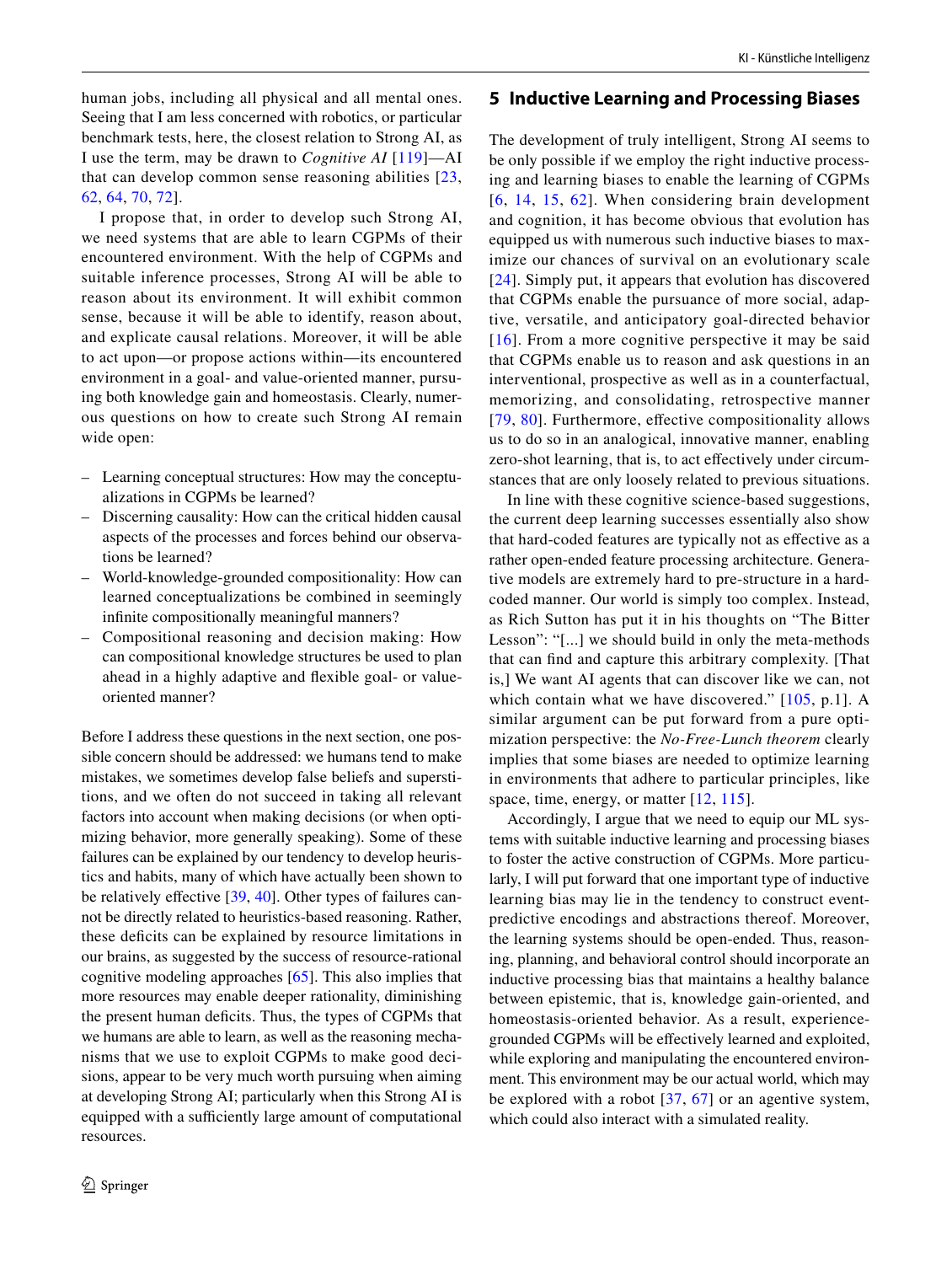### **5.1 Generative Predictive Models**

Generative predictive models (GPMs), as characterized in this section, are fundamentally diferent from BML because they do not learn conditional classifcations or behavioral patterns, given data. Rather, they develop joint probabilities, generally speaking. Moreover, they should be temporally predictive, in that they are attempting to learn the processes and forces behind the causes that generated the observable data. GPMs should not be confused with Generative Adversarial Networks (GANs). GANs combine an encoder network, the predictor or classifer, with a decoder network, which generates data. Although any decoder network may be considered to be 'generative', GANs are designed to generate data patterns that challenge the encoder.

GPMs are closely related to predictive coding [[83\]](#page-9-17), the predictive brain [\[10,](#page-7-9) [22](#page-8-17)], and generative perception [[44,](#page-8-18) [95](#page-9-18), [96](#page-10-13)]. They are most generally formulated in Karl Friston's Free Energy principle [\[31–](#page-8-19)[33](#page-8-10)]. In short, the formalism implies that brains attempt to minimize anticipated uncertainty about both future sensory impressions and inner states, where the latter should not diverge from homeosta- $sis<sup>2</sup>$  $sis<sup>2</sup>$  $sis<sup>2</sup>$ . More specifically, it implies that brains attempt to (i) know what is going on, (ii) learn from experience, and (iii) pursue epistemic and homeostasis-oriented behavior: Retrospective, rather fast updating of generative model activities yields latent state hypotheses about the current—but also hypothetical other—states of afairs. Slower adaptive processes, which selectively integrate more experience, learn and consolidate knowledge by adapting the parameters of the developing generative model. Finally, active, prospective inference triggers motor activities that are believed to minimize anticipated future surprises, yielding epistemic, goal-oriented behavior [[34\]](#page-8-20). These computational cognitive modeling principles also imply that they can be implemented in deep ANN architectures [\[17,](#page-8-21) [51,](#page-8-22) [76,](#page-9-19) [77\]](#page-9-20).

#### <span id="page-4-0"></span>**5.2 Compositional Generative Predictive Models**

While GPMs are certainly useful, they are even more powerful when they can be learned fast, use little energy-related resources, and are maximally suited to generate adaptive behavior. *Compositional* GPMs (i.e., CGPMs), as I refer to them here, encode conceptual, hierarchical, causal models, which enable the recombination of GPM components in semantically meaningful, world knowledge-grounded manners. Various researchers have emphasized the importance of *compositionality*, which is essentially hardly if at all developing within current deep learning approaches [[6,](#page-7-3) [14](#page-7-2), [62](#page-9-3), [68](#page-9-4)].

One important ingredient for developing compositional structures is a solution to the binding problem [[18,](#page-8-4) [94\]](#page-9-21), that is, the problem to fexibly bind features—of whatever kind generally speaking—into coherent wholes. This solution must be realized by some form of neural dynamics that are able to selectively integrate multiple features into a consistent, overall structure. Given that features are encoded predictively, the activation of features inherently activates predictions of the activities of other features, besides predictions about actual sensory impressions. As a result, coherence in the active structure may be measured by the resulting mutual prediction error. Gregor Schöner's dynamic neural feld theory mimics such a mechanism: neural competitive dynamics fall into integrative, distributed neural attractors, where the activities in the involved modularized feature spaces condition each other in a predictive manner [[88,](#page-9-22) [97](#page-10-14)]. In my own group, Fabian Schrodt has shown that an efective combination of autoencoder-based GPMs and redundant, distributed, population-based feature encodings enables Gestalt inference [[89,](#page-9-23) [95\]](#page-9-18). In this case, the internal perspective is adjusted while biological motion features are fexibly bound into Gestalt percepts, given that known patterns can be detected.

The compositionality-oriented challenge to generate dynamic trajectories, to, for example, learn to both recognize and draw letters and other symbols has been considered [[61](#page-9-24)]. Seeing that humans are very fast in learning new symbols essentially in a one-shot manner—compositional recombinations of dynamic sub-trajectories appear to be at hand [[29,](#page-8-23) [59](#page-9-25), [60\]](#page-9-5). We have recently shown that a suitably-structured recurrent ANN architecture can yield similar compositional structures, that is, a sensorimotor-grounded CGPM [[28\]](#page-8-24). All of these approaches are essentially able to fexibly bind and recombine sub-trajectories, thus enabling one-shot learning and innovative, compositional recombinations of, in this case, letter sub-trajectories.

For cognition in general, though, more complex components need to be compositionally bindable. These components may be related to causality, physics, functionality, intentionality, and utility, which have been identified as five key domains for a Cognitive AI elsewhere [[119](#page-10-6)]. Albeit an approximate causal understanding of our world lies at the core of cognition, causal learning [\[11\]](#page-7-10) is particularly challenging because it is very difficult to distinguish mere correlations from actual causal interactions. Intuitive physics (cf., e.g. [[62\]](#page-9-3)) and a functionality-oriented perception (in the sense of affordances [[38](#page-8-25)]) characterize entities and potential interactions with and between them. When perceiving actual agents, intuitive

<span id="page-4-1"></span><sup>&</sup>lt;sup>2</sup> Particularly the latter case prevents the system from preferring to live in a dark room, where it will inevitably starve at some point. But also the former notion generates an epistemic drive toward increasing certainty of the state estimates of the (relevant) surrounding environment.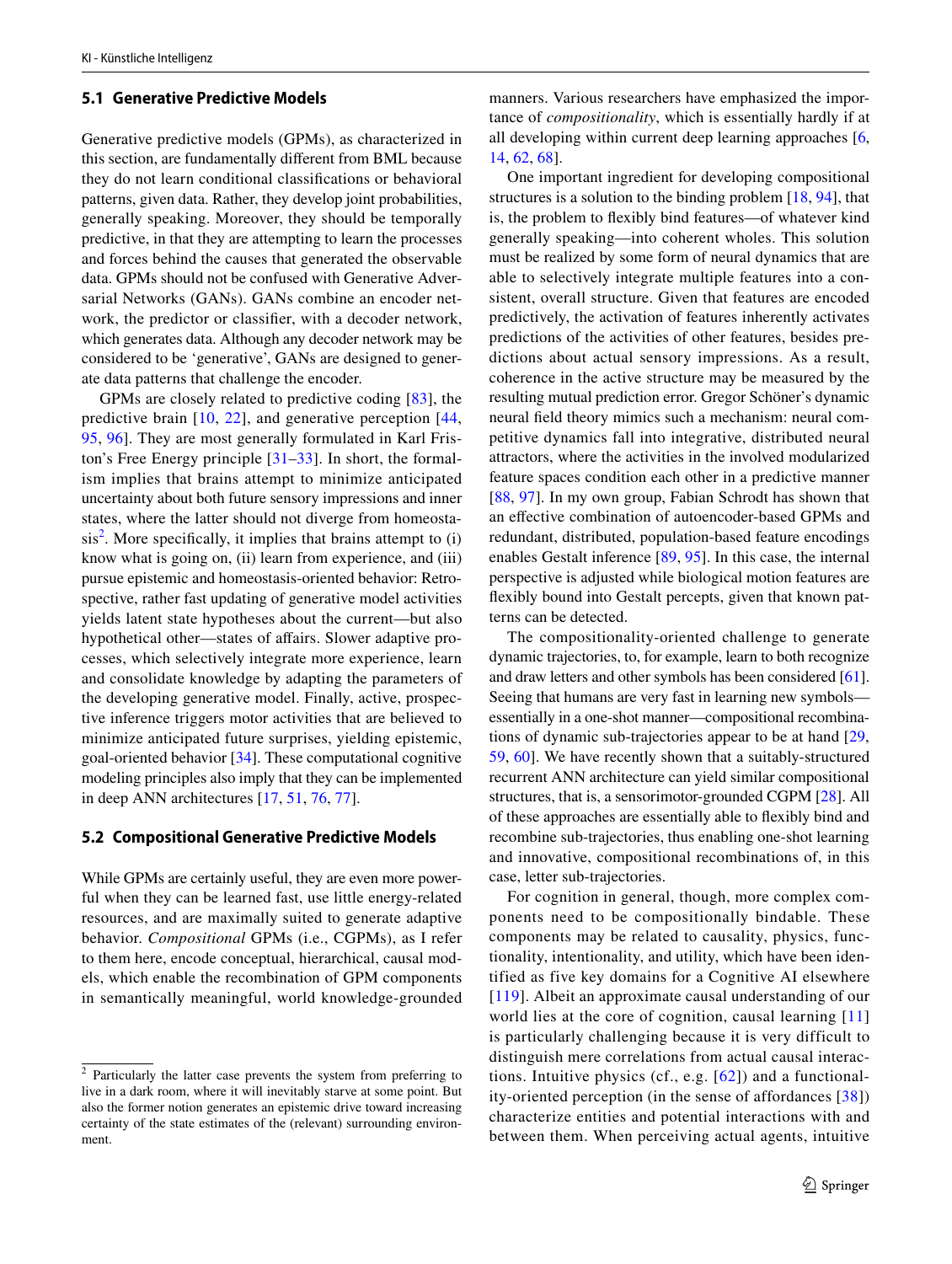psychology comes into play as well. Intentionality needs to be inferred to make sense of the behavior of others—a concept that is closely related to inverse planning and inverse reinforcement learning [[3,](#page-7-11) [47](#page-8-26), [87](#page-9-26)]. Finally, the concept of utility needs to be integrated, including motivations of other agents, efforts involved, as well as other negative rewards, such as when (potentially) getting hurt. All five core domains are termed 'dark' [[119](#page-10-6)] in the sense that they are not directly observable. Humans clearly have a rather good grasp on them and are indeed able to combine them in a compositional manner: We are able to flexibly bind interacting entities and infer the involved hidden causes and forces that determine the entities' behaviors. We are even able to infer the knowledge and utility-originating intentions of the involved agents from a rather young age onwards [[2](#page-7-12), [41\]](#page-8-27).

Learning CGPMs, which essentially need to be able to both develop such conceptual and compositionally recombinable components and bind the components in goal-directed or value-oriented manners, remains a hard nut to crack. To succeed, inductive learning biases appear necessary [[6](#page-7-3), [14\]](#page-7-2) to guide CGPM development. Moreover, active hypothesis testing, that is, epistemic behavior seems necessary to be able to identify actual causality. In the remainder of this section, I suggest particular inductive learning and processing biases, which may be very useful for developing CGPMs.

# **5.3 Critical Inductive Learning and Processing Biases**

Inductive biases help to bootstrap learning, guiding it in the right direction. Evolution clearly has encoded many such biases into our genes. Our bodies grow in a very systematic, predetermined manner. Concurrently, our brain grows, forming and continuously consolidating computational modules in a highly systematic but plastic manner. This suggests that developmental ML systems should also be endowed with general, inductive learning biases, that is, meta-methods, which suitably guide the learning process under useful structural assumptions  $[6, 15]$  $[6, 15]$  $[6, 15]$  $[6, 15]$  $[6, 15]$ .

Accumulating research in cognitive science and related disciplines suggests the presence of at least two fundamental inductive biases. First, *event-predictive inductive learning biases* foster the development of loosely hierarchically structured, event-predictive models [[4,](#page-7-13) [14–](#page-7-2)[16,](#page-8-15) [30](#page-8-28), [81,](#page-9-27) [84](#page-9-28), [100\]](#page-10-15). Second, a motivational system maintains a healthy but complex balance between *epistemic- and homeostasis-oriented inductive processing biases* [[19](#page-8-29), [25,](#page-8-30) [69,](#page-9-29) [78](#page-9-7), [90](#page-9-30), [92](#page-9-31)].

#### **5.3.1 Event‑Predictive Inductive Learning Bias**

Various strands of research in cognitive science emphasize that we perceive and act upon our world in the form of events [\[4,](#page-7-13) [14](#page-7-2), [16,](#page-8-15) [58](#page-9-32)]. Given our CGPM perspective, event-predictive cognition emphasizes that events are fexibly constructed in a compositional manner. Events characterize a static or dynamic situation, in which interactions unfold systematically and predictably. They can be typically marked by a beginning, and associated constraining conditions, which enable the commencement of an event. They are furthermore characterized by typical fnal conditions, which often coincide with a goal and which mark the end of an event. A simple example is to grasp a glass and to drink out of it. This overall event can be partitioned into a reach, a grasp, a suitable transport to the mouth, actually drinking, and typically transporting the glass back and releasing it.

While event transitions may be more fuid in many other circumstances, it appears that our brain has a strong tendency, that is, an inductive learning bias, to segment and compress the continuous stream of sensorimotor experiences into event-predictive encodings [[16\]](#page-8-15). Such event encodings have been characterized as common codes of actions and their effects (Theory of Event Coding, [[50](#page-8-31)]). Moreover, they have been characterized as higher-level codes, which we utilize to segment and interpret our perceptions, but also to guide our actions and thoughts [[81](#page-9-27), [84](#page-9-28), [103,](#page-10-16) [117,](#page-10-17) [118](#page-10-18)]. During communication, speakers encode events in utterances. Peter Gärdenfors [\[35](#page-8-32)] went as far as explicitly stating that "sentences express events" (p. 107), including *stative events* and *dynamic events*. Events may thus be described by a sentence, but they certainly exist independent of the particular sentence used to describe them in a conceptual, compositional, world-knowledge-grounded format [\[26](#page-8-33), [27,](#page-8-34) [52](#page-8-35), [56](#page-8-36), [57](#page-8-37), [71](#page-9-33), [112\]](#page-10-19).

I have previously proposed that events consist of spatial-relational encodings of entities and the forces that are played out by them and between them over the duration of the considered event [\[14](#page-7-2), [15](#page-7-7)]. The development of such predictive encodings can be bootstrapped from our own sensorimotor experiences, as suggested by the mirror neuron system [[85](#page-9-34)]. During development, motor commands need to be abstracted into conceptual encodings, which predict the effects of forces onto our environment. While observing the environment then, these encodings enable the inference of both the forces and the natural or agentive causes, which induced the forces in the frst place. In the case of agentive causes, additionally, preferences, intentions, and even the knowledge state of the observed agent can be inferred  $[2, 41]$  $[2, 41]$  $[2, 41]$  $[2, 41]$ . Moreover, the concept of forces can generalize away from actual physical ones enabling analogical thinking [[5,](#page-7-6) [63\]](#page-9-35). 'Social pressure' or 'political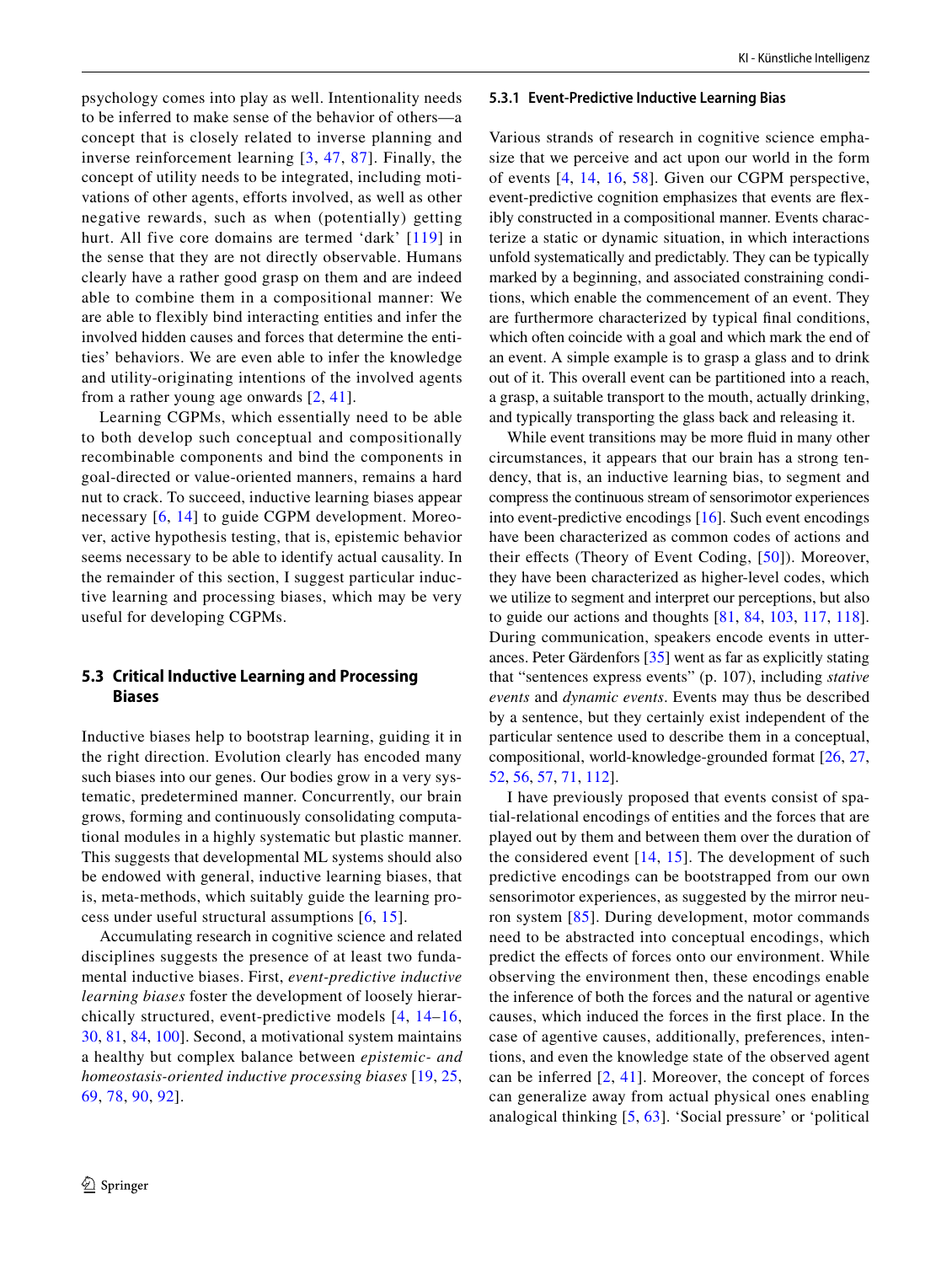infuence' are good examples. Meanwhile, the involved entities and forces may be characterized and individualized further.

A particular event in our brain is thus imagined by the active subset of all available predictive encodings in our CGPM. This subset characterizes the event's properties possibly with rather many details about a concrete scene or scenario, but in other circumstances possibly also in a rather abstract form. Critically, though, the subset needs to form a predictive attractor, where the involved—partially mutually—predictive encodings form a local free energy minimum (that is, simplistically speaking, a local mutual prediction error minimum). As a result, the involved CGPM components are temporally bound together into a dynamic, relational code. For example, when grasping a glass in order to drink from it, hand, mouth, glass, their (approximate) spatial relation, grasp motions, sensory feedback anticipations, fuid expectations, etc. are integrated into such a predictive attractor. Event-predictive encodings may thus be viewed as attractors in an interactive network of dependencies.

In order to develop such event-predictive encodings by continuously analyzing the sensorimotor stream of environmental interactions, I propose that the key inductive learning bias is the expectation of temporally stable attractors, which encode events. Temporal instabilities mark transitions between attractors and are harder to predict (cf. the early model of Jeff Zacks  $[117]$  $[117]$  $[117]$  and related propositions elsewhere [\[4](#page-7-13), [14,](#page-7-2) [16,](#page-8-15) [58](#page-9-32), [100\]](#page-10-15)). Measures of surprise have been proposed and implemented to quickly identify transitions between events, segmenting the stream of information and consolidating event codes [\[20,](#page-8-38) [45,](#page-8-39) [117\]](#page-10-17). Developing latent codes characterize individual events, predictively encoding typical activities and activity dynamics [[45](#page-8-39), [100](#page-10-15)] in a semantically-meaningful, compositionally recombinable manner. Vector spaces have been recently proposed to be well-suited for such encodings [\[30\]](#page-8-28). However, we also fnd potential in suitably modularized neural networks that are endowed with retrospectively inferable latent states [[17,](#page-8-21) [51,](#page-8-22) [104\]](#page-10-20). Over time, event-predictive encodings develop, which predict the characteristic temporally stable dynamics that typically unfold during the event as well as conditions for the event to commence, to continue to apply, and to end.

Applied at diferent levels of abstraction and with different sensitivity rates, loosely hierarchically structured CGPMs can develop [[46](#page-8-40)]. Note the close relation to the options framework in hierarchical reinforcement learning—a key aspect of RL that still is somewhat under-appreciated [[9,](#page-7-14) [106](#page-10-21), [107](#page-10-22)]. I thus propose that event-oriented segmentations and retrospective optimizations and consolidations very likely offer the inductive learning biases needed to develop loosely hierarchically-structured CGPMs.

## **5.3.2 Epistemic‑ and Homeostasis‑Oriented Processing**

The free energy-based active inference mechanism detailed by Karl Friston et al. [\[34](#page-8-20)] includes two optimization summands, which essentially constitute the loss function for inferring goal-directed behavior. One of them focuses on minimizing expected entropy, that is, uncertainty in the anticipated future. The other one aims at pursuing internal homeostasis. As a result, behavior is a blend between epistemic- and homeostasis-oriented processes, which activate actions and action routines in an inverse manner. A good balance between the two processes and the maintenance of this balance over time is part of this overall inductive processing bias towards knowledge gain and homeostasis [[34,](#page-8-20) [109\]](#page-10-23). Interactions between the two measures due to expected uncertainties seem to be important and clearly observable in human behavior, including epistemic top-down attention [[4,](#page-7-13) [48,](#page-8-41) [66\]](#page-9-36).

The hierarchical structures that develop from eventpredictive inductive learning biases enable us to progressively consider and optimize behavior further into the future. The epistemic bias will lead to hypothesis testing, that is, the focused generation of experiences. Playing in children is essentially acted out curiosity in imaginary scenes and events. The consequent active development of CGPMs enables the direct disambiguation of causal infuences from mere correlative sensory signals. And this curiosity-driven process seems to be played-out not only during own experimentation, but also while watching and interacting with others. Meanwhile, the homeostasis-driven infuences direct our attention and behavior to those aspects that are deemed relevant, because they are experienced as rewarding. For example, social interaction rewards play an important role in developing our social competence. As a result, driven by epistemic- and homeostasis-driven processing biases, CGPMs will emerge that approximate causality and focus on the aspects that are deemed relevant for one's own self.

## **6 Final Discussion**

In this paper, I have argued that the current AI hype may be termed a Behavioristic Machine Learning (BML) wave. It is the involved blind, reactive development that I consider as unsustainable, even if short-term rewards are generated. I have suggested that research eforts should be increased to develop Strong AI, that is, artifcial systems that are able to learn about the processes, forces, and causes underlying the perceived data, becoming able to understand and explain them. As a precursor, the feld should target the development of world-knowledge-grounded compositional, generative predictive models (CGPMs). The development of this type of compositionality will be possible if machine learning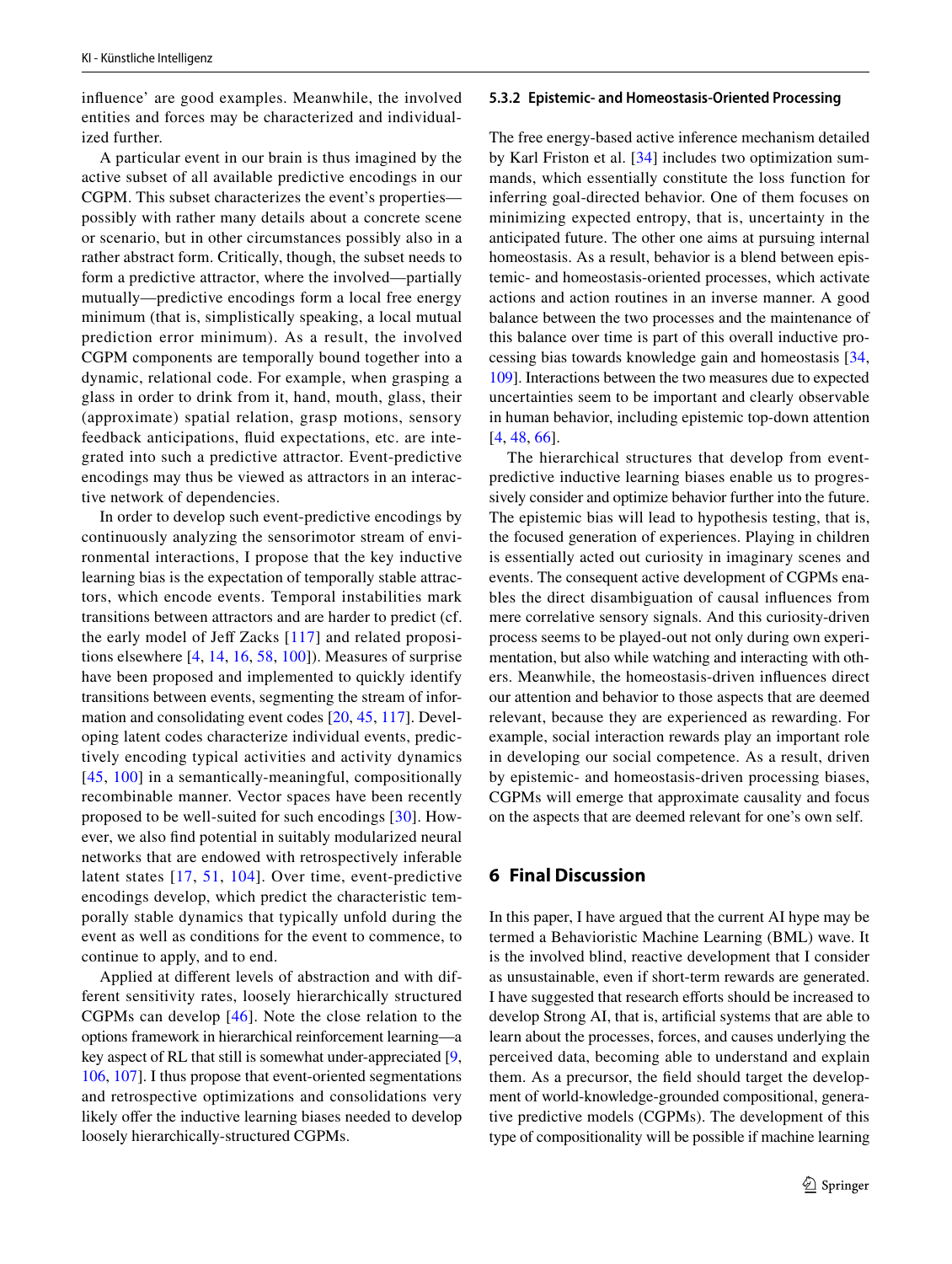algorithms are enriched with suitable learning and processing biases. Event-predictive inductive learning as well as epistemic- and homeostasis-oriented inductive processing may constitute two of these biases.

CGPMs will be immensely important for the development of explainable AI, because explanations are about how things work in the world, that is, explanations are about causality. Moreover, CGPMs will be extremely useful to reason and plan in a more versatile and adaptive manner. Generally, GPMs enable retrospective consolidation, counterfactual and hypothetical reasoning and imagination, and prospective, interventional thinking [[80\]](#page-9-15). On top of that, a compositional GPM structure will enable the application of the gathered knowledge under diferent circumstances, promising to solve hard challenges, such as zero-shot learning tasks as well as related analogical reasoning and problem solving tasks.

In conclusion, I have put forward that the development of CGPMs by means of suitable inductive learning and processing biases may pave the way for the development of Strong AI. Progress towards Strong AI is currently hindered by a lack of data (about processes and systems), by limitations in the available simulation platforms, by hardware constraints in robotics, and by the current BML focus. These obstacles will be circumvented earlier if we manage to broaden our ML and AI research efforts. Eventually, we will witness artificial systems that can reason about their actions or action propositions and explain them. Equipped with sufficient processing resources, this Strong AI will have extremely high potential. On the negative side, it may be used in a proft- or power-oriented manner to control and manipulate us far beyond current applications [\[75](#page-9-37)]—a development, which clearly must be avoided. On the positive side, it may support and guide us in creating an environment that is enjoyable, that satisfes our human as well as other species' needs, and that can be sustained for centuries to come. To make this happen, it will be on us to put good, far-reaching and long-term, homeostasis-oriented purpose into these Strong AI machines [[87\]](#page-9-26).

**Acknowledgements** Funding from a Feodor Lynen Research Fellowship of the Humboldt Foundation is acknowledged. Moreover, funding was received from the German Research Foundation (DFG) (Research Training Group 1808: Ambiguity—Production and Perception, project number 198647426 and project number BU 1335/11-1 in the framework of the SPP program "The Active Self", SPP 2134). Additional support comes from the DFG Cluster of Excellence "Machine Learning—New Perspectives for Science", EXC 2064/1, project number 390727645.

**Funding** Open Access funding enabled and organized by Projekt DEAL.

**Open Access** This article is licensed under a Creative Commons Attribution 4.0 International License, which permits use, sharing, adaptation, distribution and reproduction in any medium or format, as long as you give appropriate credit to the original author(s) and the source,

provide a link to the Creative Commons licence, and indicate if changes were made. The images or other third party material in this article are included in the article's Creative Commons licence, unless indicated otherwise in a credit line to the material. If material is not included in the article's Creative Commons licence and your intended use is not permitted by statutory regulation or exceeds the permitted use, you will need to obtain permission directly from the copyright holder. To view a copy of this licence, visit<http://creativecommons.org/licenses/by/4.0/>.

# **References**

- <span id="page-7-0"></span>1. Bahdanau D, Cho K, Bengio Y (2015) Neural machine translation by jointly learning to align and translate. In: 3rd international conference on learning representations, ICLR 2015 (2015). [ArXiv:1409.0473](http://arxiv.org/abs/1409.0473)
- <span id="page-7-12"></span>2. Baker CL, Jara-Ettinger J, Saxe R, Tenenbaum JB (2017) Rational quantitative attribution of beliefs, desires and percepts in human mentalizing. Nat Hum Behav 1(4):0064. [https://doi.](https://doi.org/10.1038/s41562-017-0064) [org/10.1038/s41562-017-0064](https://doi.org/10.1038/s41562-017-0064)
- <span id="page-7-11"></span>3. Baker CL, Saxe R, Tenenbaum JB (2009) Action understanding as inverse planning. Cognition 113(3):329–349. [https://doi.org/](https://doi.org/10.1016/j.cognition.2009.07.005) [10.1016/j.cognition.2009.07.005](https://doi.org/10.1016/j.cognition.2009.07.005)
- <span id="page-7-13"></span>4. Baldwin DA, Kosie JE (2020) How does the mind render streaming experience as events? Topics in Cognitive Science. [https://](https://doi.org/10.1111/tops.12502) [doi.org/10.1111/tops.12502](https://doi.org/10.1111/tops.12502)
- <span id="page-7-6"></span>5. Barsalou LW (1999) Perceptual symbol systems. Behav Brain Sci 22:577–600
- <span id="page-7-3"></span>6. Battaglia PW, Hamrick JB, Bapst V, Sanchez-Gonzalez A, Zambaldi V, Malinowski M, Tacchetti A, Raposo D, Santoro A, Faulkner R, Gulcehre C, Song F, Ballard A, Gilmer J, Dahl G, Vaswani A, Allen K, Nash C, Langston V, Dyer C, Heess N, Wierstra D, Kohli P, Botvinick M, Vinyals O, Li Y, Pascanu R (2018) Relational inductive biases, deep learning, and graph networks. [ArXiv:1806.01261](http://arxiv.org/abs/ArXiv:1806.01261)
- <span id="page-7-4"></span>7. Berlyne DE (1960) Confict, arousal, and curiosity. McGraw-Hill, New York
- <span id="page-7-5"></span>8. Besold T, Hernndez-Orallo J, Schmid U (2015) Can machine intelligence be measured in the same way as human intelligence?. Künstliche Intelligenz 29:291–297. [https://doi.org/10.1007/](https://doi.org/10.1007/s13218-015-0361-4) [s13218-015-0361-4](https://doi.org/10.1007/s13218-015-0361-4)
- <span id="page-7-14"></span>9. Botvinick M, Niv Y, Barto AC (2009) Hierarchically organized behavior and its neural foundations: a reinforcement learning perspective. Cognition 113(3):262–280. [https://doi.org/10.1016/j.](https://doi.org/10.1016/j.cognition.2008.08.011) [cognition.2008.08.011](https://doi.org/10.1016/j.cognition.2008.08.011)
- <span id="page-7-9"></span>10. Bubic A, Von Cramon DY, Schubotz RI (2010) Prediction, cognition and the brain. Front Hum Neurosci. [https://doi.org/10.3389/](https://doi.org/10.3389/fnhum.2010.00025) [fnhum.2010.00025](https://doi.org/10.3389/fnhum.2010.00025)
- <span id="page-7-10"></span>11. Buehner MJ, Chenk PW (2012) Causal learning. In: Holyoak KJ, Morrison RG (eds) The Cambridge handbook of thinking and reasoning. Cambridge University Press, Cambridge, pp 143–168
- <span id="page-7-8"></span>12. Butz MV (2004) Anticipation for learning, cognition, and education. Horizon 12:111–116
- <span id="page-7-1"></span>13. Butz MV (2008) How and why the brain lays the foundations for a conscious self. Constr Found 4(1):1–42
- <span id="page-7-2"></span>14. Butz MV (2016) Towards a unifed sub-symbolic computational theory of cognition. Front Psychol 7:925. [https://doi.org/10.3389/](https://doi.org/10.3389/fpsyg.2016.00925) [fpsyg.2016.00925](https://doi.org/10.3389/fpsyg.2016.00925)
- <span id="page-7-7"></span>15. Butz MV (2017) Which structures are out there? Learning predictive compositional concepts based on social sensorimotor explorations. In: Metzinger TK, Wiese W (eds) Philosophy and predictive processing. MIND Group, Frankfurt a. M. [https://doi.](https://doi.org/10.15502/9783958573093) [org/10.15502/9783958573093](https://doi.org/10.15502/9783958573093)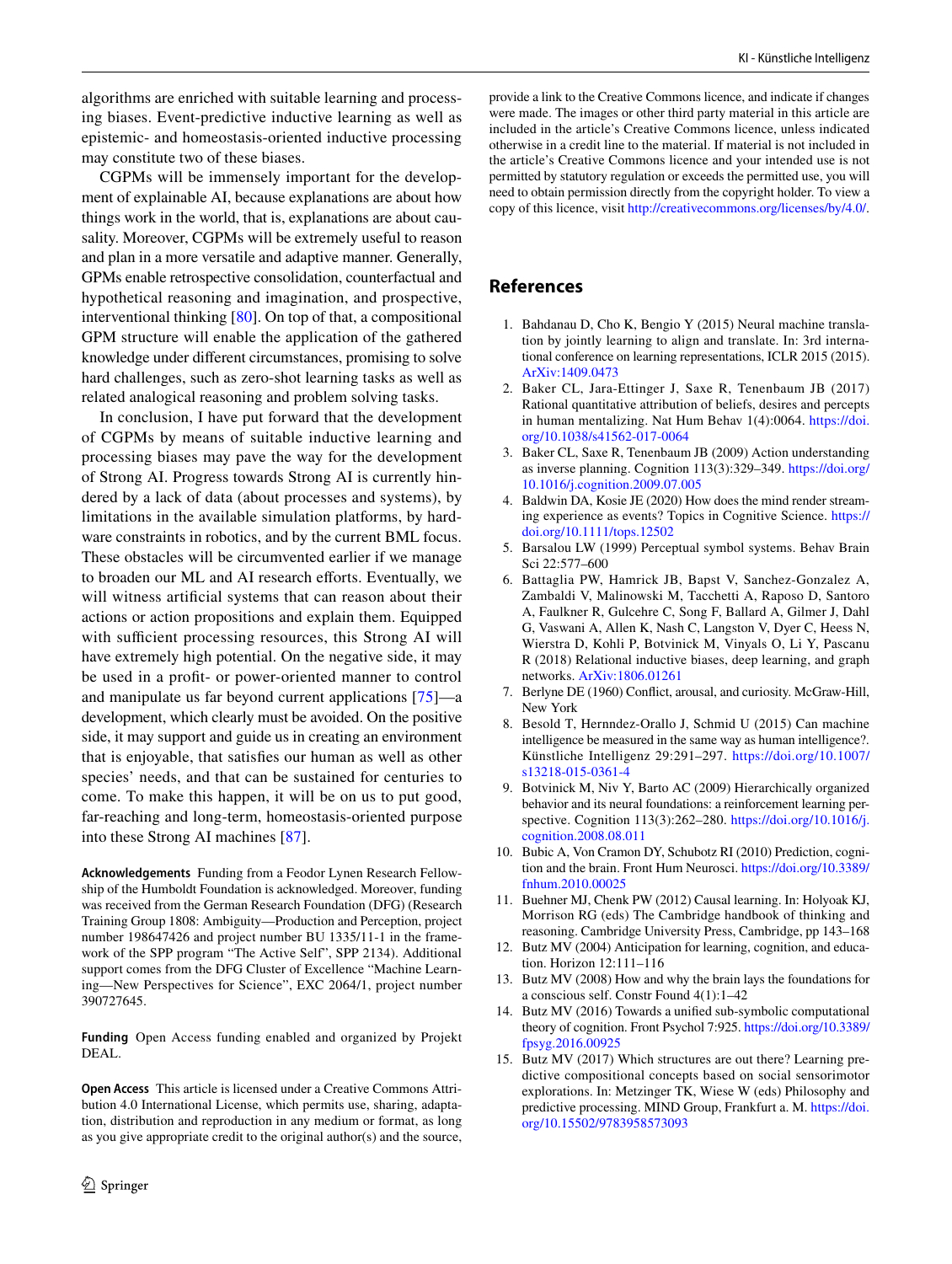- <span id="page-8-15"></span>16. Butz MV, Achimova A, Bilkey D, Knott A (2020) Event‐predictive cognition: A root for conceptual human thought. Topics Cognitive Sci. <https://doi.org/10.1111/tops.12522>
- <span id="page-8-21"></span>17. Butz MV, Bilkey D, Humaidan D, Knott A, Otte S (2019) Learning, planning, and control in a monolithic neural event inference architecture. Neural Netw 117:135–144. [https://doi.org/10.](https://doi.org/10.1016/j.neunet.2019.05.001) [1016/j.neunet.2019.05.001](https://doi.org/10.1016/j.neunet.2019.05.001)
- <span id="page-8-4"></span>18. Butz MV, Kutter EF (2017) How the mind comes into being: Introducing cognitive science from a functional and computational perspective. Oxford University Press, Oxford
- <span id="page-8-29"></span>19. Butz MV, Shirinov E, Reif KL (2010) Self-organizing sensorimotor maps plus internal motivations yield animal-like behavior. Adapt Behav 18(3–4):315–337
- <span id="page-8-38"></span>20. Butz MV, Swarup S, Goldberg DE (2004) Efective online detection of task-independent landmarks. IlliGAL report 2004002, Illinois Genetic Algorithms Laboratory, University of Illinois at Urbana-Champaign
- <span id="page-8-3"></span>21. Chomsky N (1959) Review of B. F. Skinner, Verbal Behavior. Language 35:26–58
- <span id="page-8-17"></span>22. Clark A (2013) Whatever next? Predictive brains, situated agents, and the future of cognitive science. Behav Brain Sci 36:181–253
- <span id="page-8-9"></span>23. Davis E, Marcus G (2015) Commonsense reasoning and commonsense knowledge in artifcial intelligence. Commun ACM 58(9):92–103. <https://doi.org/10.1145/2701413>
- <span id="page-8-14"></span>24. Dawkins R (1976) The Selfsh Gene. Oxford University Press, Oxford
- <span id="page-8-30"></span>25. Dayan P, Balleine BW (2002) Reward, motivation and reinforcement learning. Neuron 36:285–298
- <span id="page-8-33"></span>26. Elman JL, McRae K (2019) A model of event knowledge. Psychol Rev 126:252–291.<https://doi.org/10.1037/rev0000133>
- <span id="page-8-34"></span>27. Evans V (2015) Whats in a concept? Analog versus parametric concepts in LCCM theory. In: Margolis E, Laurence S (eds) The conceptual mind: new directions in the study of concepts, chap. 10. MIT Press, Cambridge, pp 251–290
- <span id="page-8-24"></span>28. Fabi S, Otte S, Wiese JG, Butz MV (2020) Investigating efficient learning and compositionality in generative lstm networks. In: Farkaš I, Masulli P, Wermter S (eds) Artifcial neural networks and machine learning—ICANN 2020. Springer International Publishing, Cham, pp 143–154
- <span id="page-8-23"></span>29. Feinman R, Lake BM (2020) Generating new concepts with hybrid neuro-symbolic models. In: Proceedings of the 42nd annual meeting of the cognitive science society, pp 2315–2321
- <span id="page-8-28"></span>30. Franklin NT, Norman KA, Ranganath C, Zacks JM, Gershman SJ (2020) Structured event memory: a neuro-symbolic model of event cognition. Psychol Rev 127(3):327–361. [https://doi.org/10.](https://doi.org/10.1037/rev0000177) [1037/rev0000177](https://doi.org/10.1037/rev0000177)
- <span id="page-8-19"></span>31. Friston K (2003) Learning and inference in the brain. Neural Netw 16(9):1325–1352. [https://doi.org/10.1016/j.neunet.2003.](https://doi.org/10.1016/j.neunet.2003.06.005) [06.005](https://doi.org/10.1016/j.neunet.2003.06.005)
- <span id="page-8-5"></span>32. Friston K (2009) The free-energy principle: a rough guide to the brain? Trends Cognit Sci 13(7):293–301. [https://doi.org/10.](https://doi.org/10.1016/j.tics.2009.04.005) [1016/j.tics.2009.04.005](https://doi.org/10.1016/j.tics.2009.04.005)
- <span id="page-8-10"></span>33. Friston K (2010) The free-energy principle: a unifed brain theory? Nat Rev Neurosci 11:127–138. [https://doi.org/10.1038/](https://doi.org/10.1038/nrn2787) [nrn2787](https://doi.org/10.1038/nrn2787)
- <span id="page-8-20"></span>34. Friston K, Rigoli F, Ognibene D, Mathys C, FitzGerald T, Pezzulo G (2015) Active inference and epistemic value. Cognit Neurosci 6:187–214. [https://doi.org/10.1080/17588928.2015.10200](https://doi.org/10.1080/17588928.2015.1020053) [53](https://doi.org/10.1080/17588928.2015.1020053)
- <span id="page-8-32"></span>35. Gärdenfors P (2014) The geometry of meaning: semantics based on conceptual spaces. MIT Press, Cambridge
- <span id="page-8-0"></span>36. Gelly S, Silver D (2011) Monte-Carlo tree search and rapid action value estimation in computer Go. Artif Intell 175(11):1856– 1875. <https://doi.org/10.1016/j.artint.2011.03.007>
- <span id="page-8-16"></span>37. Georgie YK, Schillaci G, Hafner VV (2019) An interdisciplinary overview of developmental indices and behavioral measures

of the minimal self. In: International conference on development and learning and EpigeneticRobotics (ICDL-EpiRob), pp 129–136

- <span id="page-8-25"></span>38. Gibson JJ (1979) The ecological approach to visual perception. Lawrence Erlbaum Associates, Mahwah
- <span id="page-8-12"></span>39. Gigerenzer G, Gaissmaier W (2011) Heuristic decision making. Ann Rev Psychol 62(1):451–482. [https://doi.org/10.1038/](https://doi.org/10.1038/s41562-017-0064) [s41562-017-0064](https://doi.org/10.1038/s41562-017-0064)
- <span id="page-8-13"></span>40. Gigerenzer G, Todd PM (1999) Simple heuristics that make us smart. Oxford University Press, New York
- <span id="page-8-27"></span>41. Gopnik A, Wellman HM (2012) Reconstructing constructivism: causal models, Bayesian learning mechanisms, and the theory theory. Psychol Bull 138(6):1085–1108. [https://doi.org/10.1038/](https://doi.org/10.1038/s41562-017-0064) [s41562-017-0064](https://doi.org/10.1038/s41562-017-0064)
- <span id="page-8-11"></span>42. Grace K, Salvatier J, Dafoe A, Zhang B, Evans O (2018) Viewpoint: when will ai exceed human performance? evidence from ai experts. J Artif Intell Res. [https://doi.org/10.1038/](https://doi.org/10.1038/s41562-017-0064) [s41562-017-0064](https://doi.org/10.1038/s41562-017-0064)
- <span id="page-8-1"></span>43. Graham G (2019th) Behaviorism. In: Zalta EN (ed) The Stanford encyclopedia of philosophy, spring, 2019th edn. Stanford University, Metaphysics Research Lab, Stanford
- <span id="page-8-18"></span>44. Gross HM, Volker S, Torsten S (1999) A neural architecture for sensorimotor anticipation. Neural Netw 12:1101–1129
- <span id="page-8-39"></span>45. Gumbsch C, Butz MV, Martius G (2019) Autonomous identifcation and goal-directed invocation of event-predictive behavioral primitives. IEEE Trans Cognitive Dev Syst. [https://doi.org/10.](https://doi.org/10.1038/s41562-017-0064) [1038/s41562-017-0064](https://doi.org/10.1038/s41562-017-0064)
- <span id="page-8-40"></span>46. Gumbsch C, Otte S, Butz MV (2017) A computational model for the dynamical learning of event taxonomies. In: Proceedings of the 39th annual meeting of the cognitive science society, pp 452–457. Cognitive science society
- <span id="page-8-26"></span>47. Hadfeld-Menell D, Russell SJ, Abbeel P, Dragan A (2016) Cooperative inverse reinforcement learning. In: Lee DD, Sugiyama M, Luxburg UV, Guyon I, Garnett R (eds.) Advances in neural information processing systems, vol 29, pp 3909–3917. Curran Associates, Inc
- <span id="page-8-41"></span>48. Hayhoe MM, Shrivastava A, Mruczek R, Pelz JB (2003) Visual memory and motor planning in a natural task. J Vis 3(1):49–63
- <span id="page-8-6"></span>49. Hofmann J (1993) Vorhersage und Erkenntnis: Die Funktion von Antizipationen in der menschlichen Verhaltenssteuerung und Wahrnehmung. [Anticipation and cognition: the function of anticipations in human behavioral control and perception.]. Hogrefe, Göttingen
- <span id="page-8-31"></span>50. Hommel B, Müsseler J, Aschersleben G, Prinz W (2001) The theory of event coding (TEC): a framework for perception and action planning. Behav Brain Sci 24:849–878
- <span id="page-8-22"></span>51. Humaidan D, Otte S, Butz MV (2020) Fostering event compression using gated surprise. In: Farkaš I, Masulli P, Wermter S (eds) Artifcial neural networks and machine learning—ICANN 2020. Springer International Publishing, Cham, pp 155–167
- <span id="page-8-35"></span>52. Jackendoff R (2002) Foundations of language. Brain, meaning, grammar, evolution. Oxford University Press, Oxford
- <span id="page-8-2"></span>53. James W (1890) The principles of psychology. Dover Publications, New York
- <span id="page-8-7"></span>54. Johnson-Laird PN (1983) Mental models: towards a cognitive science of language, inference, and consciousness. Cambridge University Press and Harvard University Press, Cambridge
- <span id="page-8-8"></span>55. Knauf M (2013) Space to reason. A spatial theory of human thought. MIT Press, Cambridge
- <span id="page-8-36"></span>56. Knott A (2012) Sensorimotor cognition and natural language syntax. MIT Press, Cambridge
- <span id="page-8-37"></span>57. Knott A, Takac M (2020) Roles for event representations in sensorimotor experience, memory formation, and language processing. Topics Cognitive Sci. [https://doi.org/10.1038/](https://doi.org/10.1038/s41562-017-0064) [s41562-017-0064](https://doi.org/10.1038/s41562-017-0064)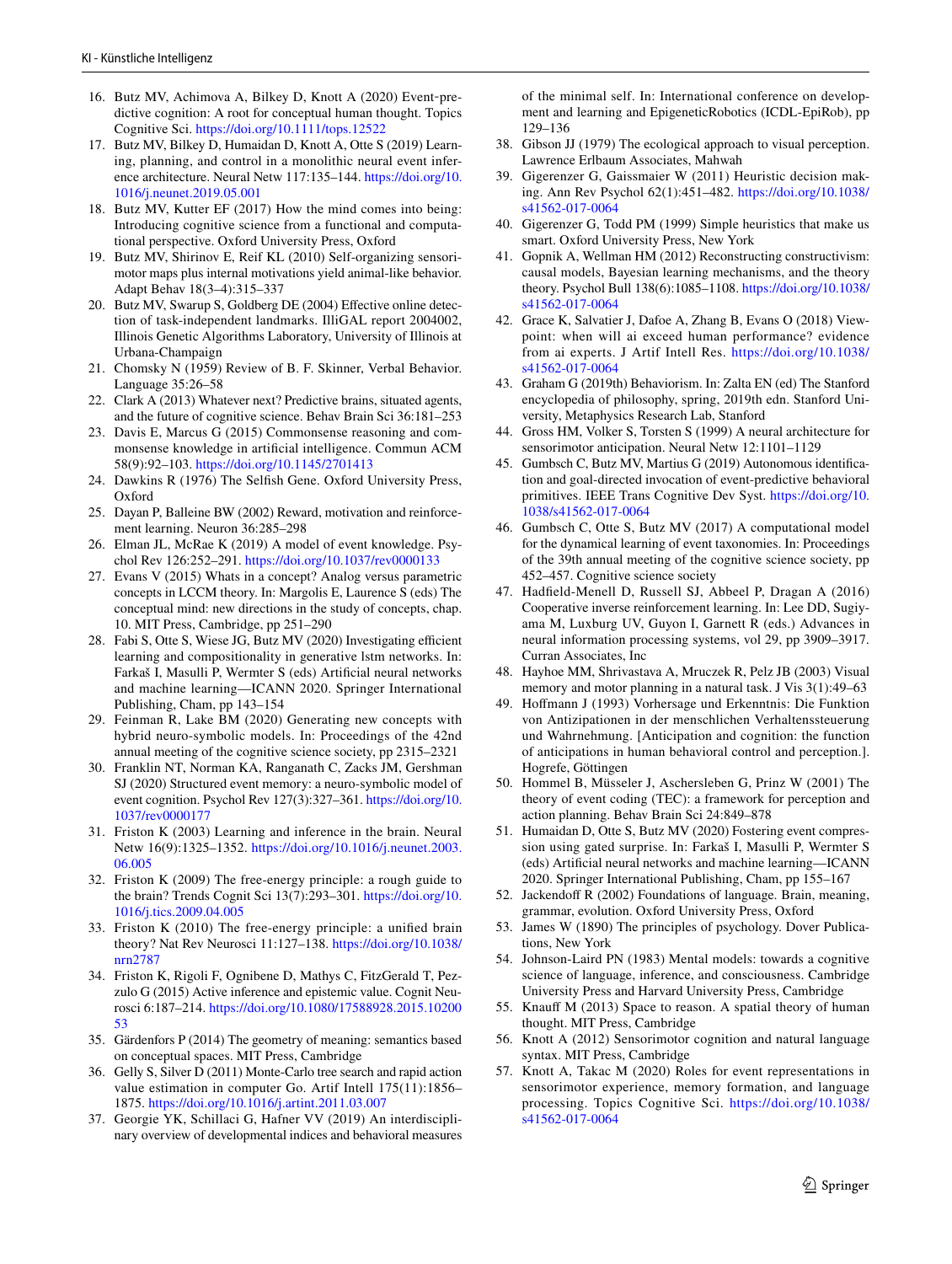- <span id="page-9-32"></span>58. Kuperberg GR (2020) Tea with milk? A hierarchical generative framework of sequential event comprehension. Topics Cognitive Sci. <https://doi.org/10.1038/s41562-017-0064>
- <span id="page-9-25"></span>59. Lake BM (2019) Compositional generalization through meta sequence-to-sequence learning. In: Wallach H, Larochelle H, Beygelzimer A, dAlché-Buc F, Fox E, Garnett R (eds) Advances in neural information processing systems 32, pp 9791–9801. Curran Associates, Inc
- <span id="page-9-5"></span>60. Lake BM, Salakhutdinov R, Tenenbaum JB (2015) Humanlevel concept learning through probabilistic program induction. Science 350(6266):1332–1338. [https://doi.org/10.1038/](https://doi.org/10.1038/s41562-017-0064) [s41562-017-0064](https://doi.org/10.1038/s41562-017-0064)
- <span id="page-9-24"></span>61. Lake BM, Salakhutdinov R, Tenenbaum JB (2019) The omniglot challenge: a 3-year progress report. Curr Opin Behav Sci 29:97–104.<https://doi.org/10.1038/s41562-017-0064>
- <span id="page-9-3"></span>62. Lake BM, Ullman TD, Tenenbaum JB, Gershman SJ (2017) Building machines that learn and think like people. Behav Brain Sci. <https://doi.org/10.1038/s41562-017-0064>
- <span id="page-9-35"></span>63. Lakoff G, Johnson M (1980) Metaphors we live by. The Universty of Chicago Press, Chicago
- <span id="page-9-10"></span>64. Levesque HJ (2017) Common sense, the Turing test, and the quest for real AI. MIT Press, Cambridge
- <span id="page-9-13"></span>65. Lieder F, Grifths TL (2020) Resource-rational analysis: understanding human cognition as the optimal use of limited computational resources. Behav Brain Sci 43:e1. [https://doi.org/10.1038/](https://doi.org/10.1038/s41562-017-0064) [s41562-017-0064](https://doi.org/10.1038/s41562-017-0064)
- <span id="page-9-36"></span>66. Lohmann J, Belardinelli A, Butz MV (2019) Hands ahead in mind and motion: active inference in peripersonal hand space. Vision 3:2. <https://doi.org/10.1016/j.cognition.2009.07.005>
- <span id="page-9-16"></span>67. Lungarella M, Metta G, Pfeifer R, Sandini G (2003) Developmental robotics: a survey. Connect Sci 15(4):151–190. [https://](https://doi.org/10.1016/j.cognition.2009.07.005) [doi.org/10.1016/j.cognition.2009.07.005](https://doi.org/10.1016/j.cognition.2009.07.005)
- <span id="page-9-4"></span>68. Marcus G (2018) Deep learning: a critical appraisal. CoRR **abs/1801.00631**
- <span id="page-9-29"></span>69. Maturana H, Varela F (1980) Autopoiesis and cognition: the realization of the living. Reidel, Boston
- <span id="page-9-11"></span>70. McCarthy J (1959) Programs with common sense. In: Proceedings of the Teddington conference on the mechanization of thought processes. Her Majesty's Stationary Office, London, pp 75–91
- <span id="page-9-33"></span>71. McRae K, Brown KS, Elman JL (2019) Prediction-based learning and processing of event knowledge. Topics Cognitive Sci. [https://](https://doi.org/10.1016/j.cognition.2009.07.005) [doi.org/10.1016/j.cognition.2009.07.005](https://doi.org/10.1016/j.cognition.2009.07.005)
- <span id="page-9-12"></span>72. Minsky M (2006) The emotion machine: commonsense thinking, artifcial intelligence, and the future of the human mind. Simon and Schuster
- <span id="page-9-2"></span>73. Mnih V, Kavukcuoglu K, Silver D, Rusu AA, Veness J, Bellemare MG, Graves A, Riedmiller M, Fidjeland AK, Ostrovski G, Petersen S, Beattie C, Sadik A, Antonoglou I, King H, Kumaran D, Wierstra D, Legg S, Hassabis D (2015) Human-level control through deep reinforcement learning. Nature 518(7540):529– 533. <https://doi.org/10.1038/nature14236>
- <span id="page-9-6"></span>74. Nguyen A, Yosinski J, Clune J (2015) Deep neural networks are easily fooled: High confdence predictions for unrecognizable images. In: 2015 IEEE Conference on Computer Vision and Pattern Recognition (CVPR), pp. 427–436
- <span id="page-9-37"></span>75. O'Neil C (2016) Weapons of math destruction: how big data increases inequality and threatens democracy. Broadway Books
- <span id="page-9-19"></span>76. Otte S, Hofmaier L, Butz MV (2018) Integrative collision avoidance within rnn-driven many-joint robot arms. Artif Neural Netw Mach Learn ICANN 2018(11141):748–758
- <span id="page-9-20"></span>77. Otte S, Schmitt T, Friston K, Butz MV (2017) Inferring adaptive goal-directed behavior within recurrent neural networks. In: 26th international conference on artifcial neural networks (ICANN17) pp 227–235
- <span id="page-9-7"></span>78. Oudeyer PY, Kaplan F, Hafner VV (2007) Intrinsic motivation systems for autonomous mental development. IEEE Trans Evolut Comput 11:265–286. [https://doi.org/10.1016/j.cognition.2009.](https://doi.org/10.1016/j.cognition.2009.07.005) [07.005](https://doi.org/10.1016/j.cognition.2009.07.005)
- <span id="page-9-14"></span>79. Pearl J (2000) Causality. Models, reasoning, and inference. Cambridge University Press, New York
- <span id="page-9-15"></span>80. Pearl J (2020) The limitations of opaque learning machines. In: Brockman J (ed) Possible minds: 25 ways of looking at AI, chap. 2. Penguin Press, New York, pp 13–19
- <span id="page-9-27"></span>81. Radvansky GA, Zacks JM (2014) Event cognition. Oxford University Press, Oxford
- <span id="page-9-9"></span>82. Rao RP, Ballard DH (1999) Predictive coding in the visual cortex: a functional interpretation of some extra-classical receptivefeld efects. Nat Neurosci 2(1):79–87. [https://doi.org/10.1016/j.](https://doi.org/10.1016/j.cognition.2009.07.005) [cognition.2009.07.005](https://doi.org/10.1016/j.cognition.2009.07.005)
- <span id="page-9-17"></span>83. Rao RPN, Ballard DH (1997) Dynamic model of visual recognition predicts neural response properties in the visual cortex. Neural Comput 9:721–763
- <span id="page-9-28"></span>84. Richmond LL, Zacks JM (2017) Constructing experience: event models from perception to action. Trends Cognitive Sci 21(12):962–980.<https://doi.org/10.1016/j.tics.2017.08.005>
- <span id="page-9-34"></span>85. Rizzolatti G, Sinigaglia C (2010) The functional role of the parieto-frontal mirror circuit: interpretations and misinterpretations. Nat Rev Neurosci 11(4):264–274. [https://doi.org/10.1016/j.cogni](https://doi.org/10.1016/j.cognition.2009.07.005) [tion.2009.07.005](https://doi.org/10.1016/j.cognition.2009.07.005)
- <span id="page-9-1"></span>86. Russakovsky O, Deng J, Su H, Krause J, Satheesh S, Ma S, Huang Z, Karpathy A, Khosla A, Bernstein M, Berg AC, Fei-Fei L (2015) ImageNet large scale visual recognition challenge. Int J Comput Vis (IJCV) 115(3):211–252. [https://doi.org/10.1016/j.](https://doi.org/10.1016/j.cognition.2009.07.005) [cognition.2009.07.005](https://doi.org/10.1016/j.cognition.2009.07.005)
- <span id="page-9-26"></span>87. Russell S (2020) The purpose put into the machine. In: Brockman J (ed) Possible minds: 25 ways of looking at AI, chap. 3. Penguin Press, New York, pp 20–32
- <span id="page-9-22"></span>88. Sabinasz D, Richter M, Lins J, Schner G (2020) Speaker-specifc adaptation to variable use of uncertainty expressions. In: Proceedings of the 42nd annual meeting of the cognitive science society, pp 620–627
- <span id="page-9-23"></span>89. Sadeghi M, Schrodt F, Otte S, Butz MV (2020) Binding and perspective taking as inference in a generative neural network model
- <span id="page-9-30"></span>90. Schillaci G, Villalpando AP, Hafner VV, Hanappe P, Colliaux D, Wintz T (2020) Intrinsic motivation and episodic memories for robot exploration of high-dimensional sensory spaces. Adapt Behav. <https://doi.org/10.1016/j.cognition.2009.07.005>
- <span id="page-9-8"></span>91. Schmidhuber J (1991) A possibility for implementing curiosity and boredom in model-building neural controllers. In: Meyer JA, Wilson SW (eds) Proceedings of the international conference on simulation of adaptive behavior, pp 222–227. MIT Press/Bradford Books
- <span id="page-9-31"></span>92. Schmidhuber J (1991) A possibility for implementing curiosity and boredom in model-building neural controllers. In: Proceedings of the frst international conference on simulation of adaptive behavior: from animals to animats, pp 222–227
- <span id="page-9-0"></span>93. Schmidhuber J (2015) Deep learning in neural networks: an overview. Neural Netw 61:85–117. [https://doi.org/10.1111/tops.](https://doi.org/10.1111/tops.12502) [12502](https://doi.org/10.1111/tops.12502)
- <span id="page-9-21"></span>94. Schmidt T (2009) Perception: the binding problem and the coherence of perception. In: Banks WP (ed) Encyclopedia of consciousness. Academic Press, Oxford, pp 147–158. [https://doi.](https://doi.org/10.1111/tops.12502) [org/10.1111/tops.12502](https://doi.org/10.1111/tops.12502)
- <span id="page-9-18"></span>95. Schrodt F (2018) Neurocomputational principles of action understanding: perceptual inference, predictive coding,and embodied simulation. Ph.D. thesis, Faculty of Science, University of Tbingen.<https://doi.org/10.15496/publikation-24327>